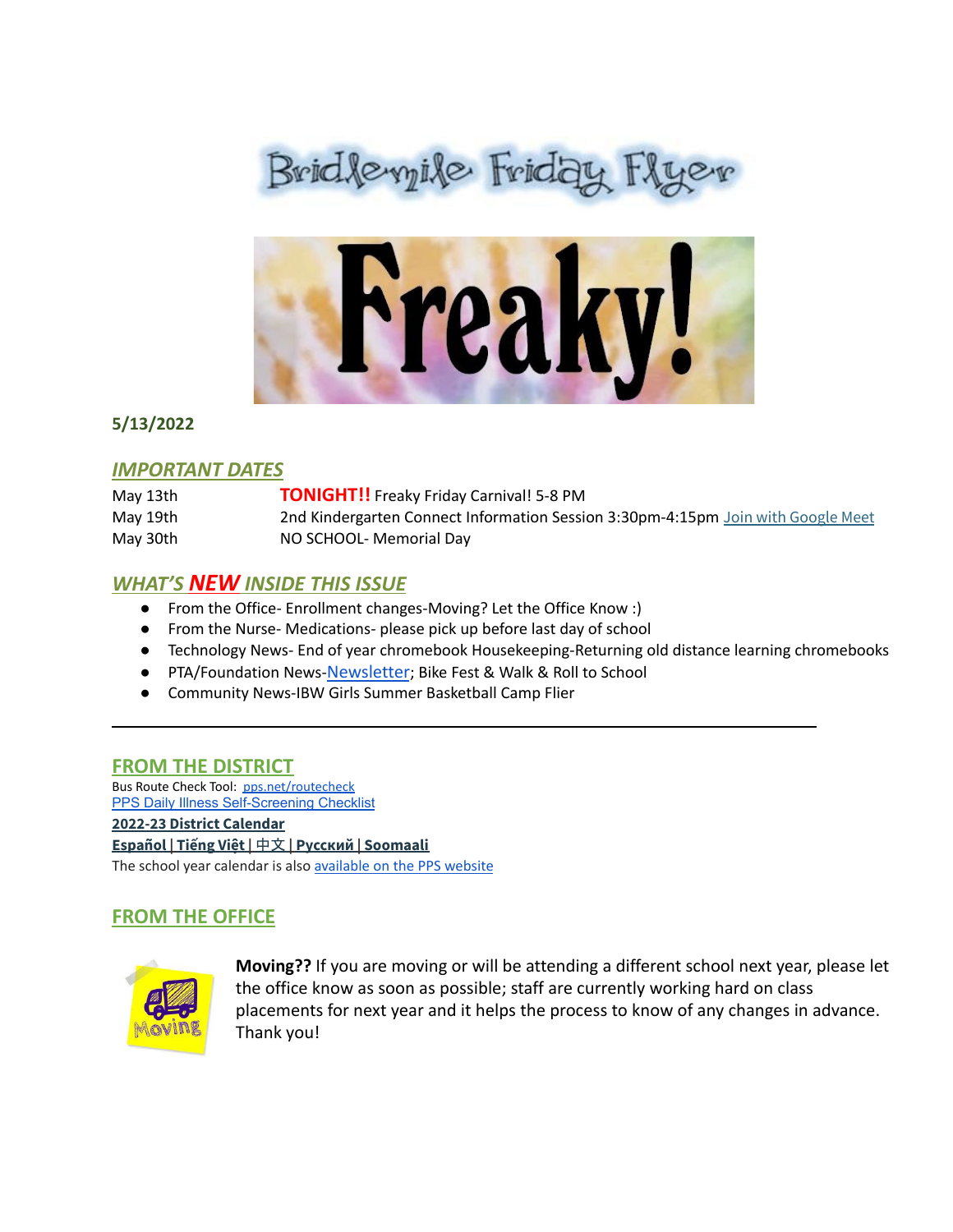

### **Families with incoming Kindergarteners for 2022-23 (class of 2028)**

The PTA has created a new Facebook Parent Group for our Bridlemile kinder families to connect. Here is the link to join: <https://www.facebook.com/groups/663771308063161/?ref=share>.



### **Important message For families of students attending the Champions Aftercare program**

If you are making daily dismissal changes to your child's aftercare plan, or if your student will be absent from Champions, please be sure to include Champions in your communication to the school office and student's teacher. **Champions Site #503-816-0422 email:**

#### **ch001372@discoverchampions.com**



**End of year medication reminder**: Medication checked in at school must be picked up by the parent or be destroyed at the end of the school year per district policy. If you have medication(s) in the office for your child that you feel are no longer needed for the remainder of the year, please stop by the office as soon as possible to pick up; this will help us greatly! Thank you!

## **TECHNOLOGY NEWS FROM MS. DAHINDEN**

#### **IMPORTANT: End of the year chromebook housekeeping**

Dear families:

pq

If you were issued a PPS Chromebook for distance learning during the pandemic from March 2020-May 2021 (this does NOT include the distribution this year of grades 3-5 CTL chromebooks) Please return the Chromebooks to the Bridlemile office by **Tuesday May 31st** . Thank you.

## **LIBRARY NEWS FROM MS. DAHINDEN**

#### **End of Year Library Information**

As the school year winds down, here are some important dates to keep in mind regarding checking out and returning library books:

#### **May 23rd - May 27th** is the last week for students to check out library books.

All library books need to be returned on or before **June 3rd**. Thanks for your help in ensuring that books are returned.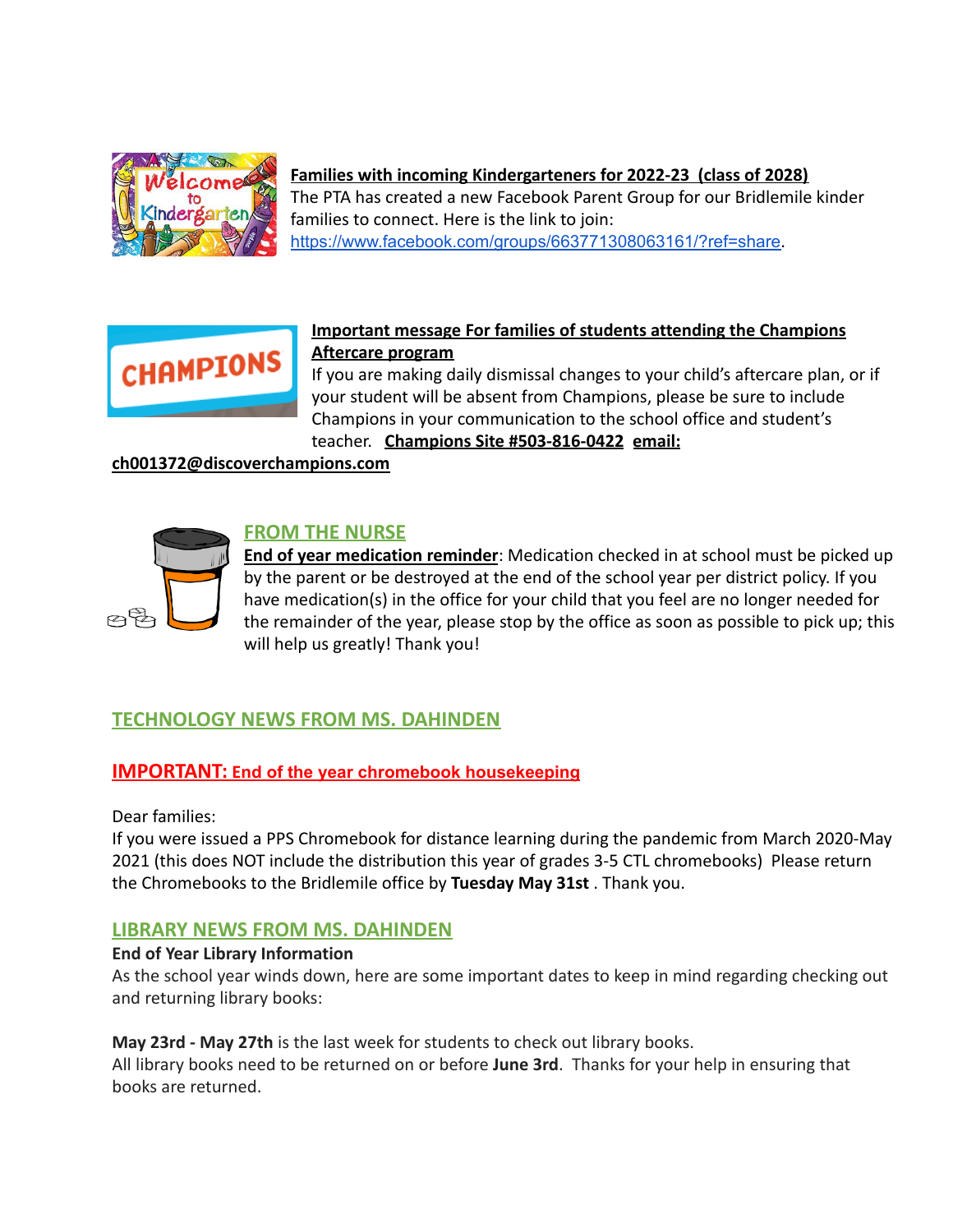# **PTA/FOUNDATION NEWS**

PTA and Foundation [Newsletter](https://docs.google.com/document/u/1/d/e/2PACX-1vQlZCPHtKxqO7qpJwiwgoeaZ1ERHVLgg6z0JNYJMTulwn7xlOVY_X2I1ZV9nntsGHP57LEZ_uSufaFj/pub)



#### **BIKE FEST**

Bike Fest is returning on Thursday, May 19th from 2:15-4pm. It's time to ride your bike to school and then ride all around after the school day is over! There will be a course around the school and a smaller loop for anyone who just wants to test things out. The slow bike race will be back as will raffle prizes and other activities. We will have snacks available when it's time to take a break from all of that pedaling.

Of course this doesn't happen without some help, if you are able to volunteer we do need a few volunteers to make sure everyone is safe and the events happen without a hitch. A special thanks to Trek, who are providing a mechanic to help service any bikes that need an adjustment or repair so if your bike has an issue bring it by, get it fixed up, and start riding! Use this sign-up ([https://signup.com/go/JAmiRWb\)](https://signup.com/go/JAmiRWb) or contact David (steinnet@gmail.com).

To celebrate Walk + Roll Challenge month there will also be free items including pencils, stickers, masks, comics, and more at Bike Fest. In addition, for anyone who wonders where some of the designs come from for those Bike stencils on the road the answer is students around Portland. You are able to submit your designs through the Bike to Books Digital Design Contest

([https://www.portland.gov/transportation/safe-routes-school/bike-books-digital-design-contest\)](https://www.portland.gov/transportation/safe-routes-school/bike-books-digital-design-contest). If your design is selected the city will install it nearby Bridlemile for everyone to enjoy! Entries are due by June 1st.

## **Bridlemile Fundraiser Flower Power is on Now - May 15th.**

An earth friendly way to support our school while ensuring you have the greatest blooms in town! 50% of all sale proceeds goes directly to the support of Bridlemile students, teachers, faculty and gardens.

All plants and bulbs come with a 100% replacement guarantee!

Purchase directly on <http://bridlemilegardensale.fpfundraising.com/> For additional questions & information contact Lauren Barton at garden@bridlemileschool.org

**COMMUNITY NEWS Ida B. Wells H.S IBW Girls Summer [basketball](https://docs.google.com/document/d/16NXltsLTfKLihE977w_zH3uxXAWFA5dg1XJK4Asdvcw/edit?usp=sharing)**

Wells **Football** Foundation is happy to announce that 2022 Wells Youth Football registration is open! We hope you are as excited about this year's football as we are. Complete info and registration is posted here: <https://www.wellsfootball.com/>

**Lincoln H.S** [Lincoln](https://lincolnyouthsoccer.org/) Youth Soccer